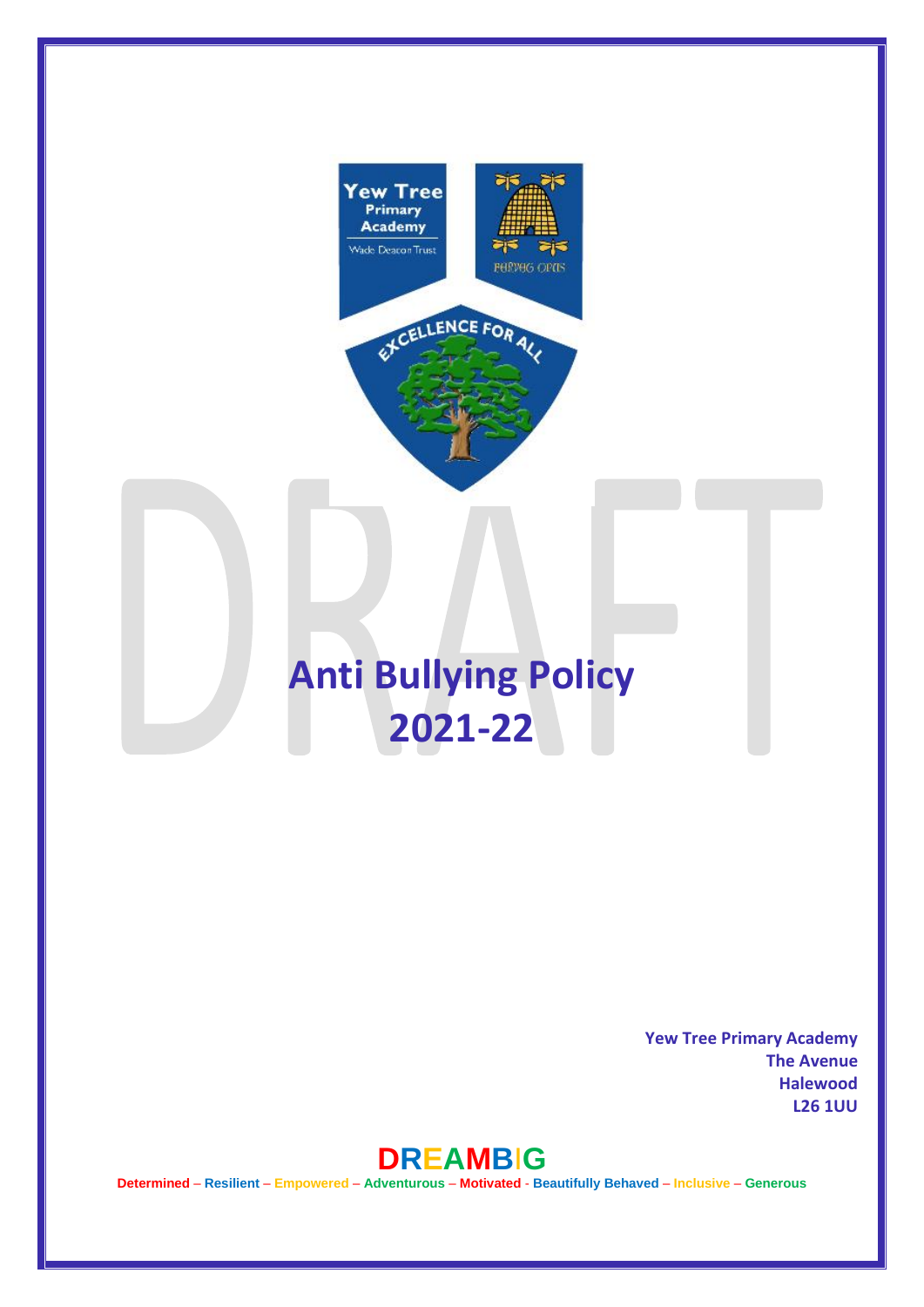#### **Statement of Intent**

We are committed to providing a caring, friendly and safe environment for all of our children so they can learn in a relaxed and secure atmosphere. Bullying of any kind is unacceptable at our school. If bullying does occur, all children must **tell** and know that incidents will be dealt with promptly and effectively.

All governors, teaching and non-teaching staff, should have an understanding of what bullying is, know what the school's policy is and follow it when bullying is reported.

All children and parents should know what bullying is and what to do if bullying is suspected. We will work to achieve this through consultation, the sharing of information and a range of proactive preventative work detailed in this policy.

Under The Education Act 2002 we have a duty to "safeguard and promote the welfare" of all the children in our school and taking a strong stand against bullying is part of this duty.

The Education and Inspections Act 2006 gives the Principal responsibility for "preventing all forms of bullying" and advice from the Department of Education states that this responsibility also applies to bullying behaviour outside of school. Reports of bullying outside of school will be investigated and acted upon.

# **A Telling School**

We are a *TELLING* school. This means that *anyone* who knows that bullying is happening is expected to **tell** a member of staff.

We make it easier for children to **tell** by providing a 'Worry Box' in every classroom and also by the Learning Mentors room. Children can report that they are being bullied, or can report a concern about another child or simply write their name on a slip of paper, post it in the box and their teacher will make time for a private conversation. The Worry Boxes are used for a range of other issues or just to ask for private time to talk.

Children can ask to see the Learning Mentor who will arrange a time to speak confidentially to any child about any concern they have and runs a drop-in session at playtimes.

#### **Respect**

Bullying hurts. No one deserves to be a victim of bullying. Everybody has the right to be treated with respect.

This policy is closely linked to our School Behaviour Policy, which states that our golden rule is one of respect:

"Treat others the way you would like to be treated."

We foster and expect good behaviour from all children. This means children are expected to treat each other and the school staff with respect because they know this is the right way to behave.

Our behaviour management system underpins this ethos and helps children to develop an understanding of how their actions affect others. Children who bully others are in breach of our Golden Rule and are not treating their peers with respect. Children who are bullying need to learn different/more appropriate ways of behaving.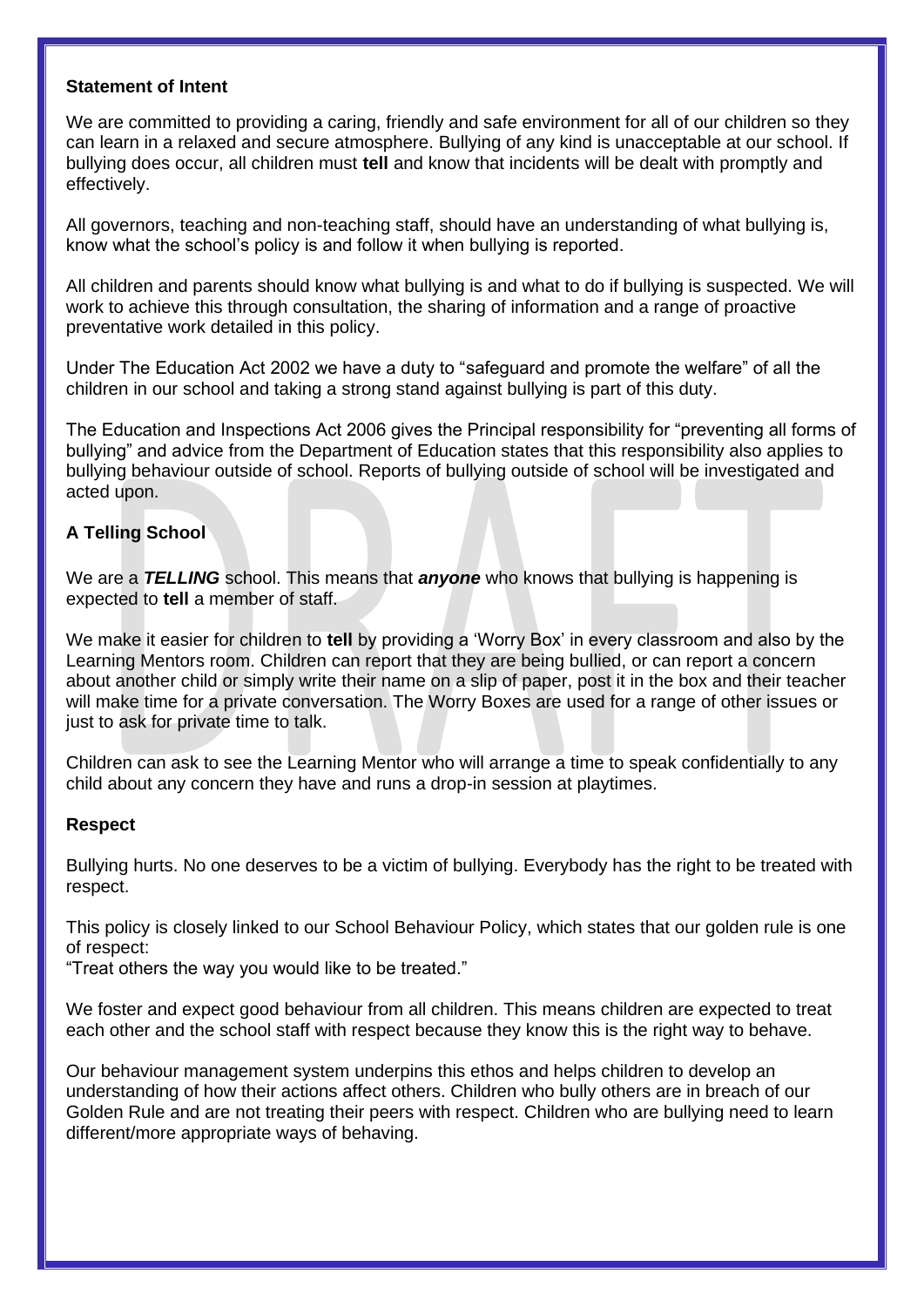# **What Is Bullying?**

"Bullying is behaviour by an individual or group, repeated over time, that intentionally hurts another individual or group, either physically or emotionally" *('Preventing and Tackling Bullying' May 2012 Department for Education)* 

The key elements of bullying are:

- intent
- repetition
- an imbalance of power

Bullying can take many forms and can be motivated by actual differences or perceived differences between children. Stopping violence and ensuring a child's physical safety is our first priority but we also recognise that emotional bullying can be more damaging than physical bullying.

# **Types of Bullying**

Emotional being repeatedly unfriendly, excluding, tormenting (e.g. hiding books, threatening gestures)

- Extortion taking or demanding money or gifts, getting someone to do homework
- Physical pushing, kicking, hitting, punching or use of violence
- Racist racial taunts, graffiti, gestures
- Sexual unwanted physical contact or sexually abusive comments
- Homophobic because of, or focussing on the issue of sexuality, including the sexuality of parents
- Verbal name-calling, sarcasm, spreading rumours, teasing

Under the Equality Act 2010, schools are responsible for eliminating unlawful discrimination, harassment or victimisation and must advance the equality of opportunity of children and adults who have protected characteristics. This includes bullying behaviour on the basis of age, disability, gender reassignment, race, religion or belief, sex, sexual orientation, pregnancy or maternity.

# **Cyber Bullying**

The rapid development and widespread use of the internet and mobile phones means that a type of 'virtual' bullying can take place outside school.

### **Under no circumstances are children permitted to use or keep mobile phones on their person to school.**

Under the Education Act 2011, teachers have the power to search for and, if necessary, delete inappropriate images or files on electronic devices, including mobile phones. Bullying can take place by the internet, email, social network sites, text messages and chat rooms as well as by the misuse of associated technology such as camera and video facilities.

# **Homophobic Bullying**

Yew Tree Primary Academy will take steps to advance equality of opportunity, foster good relations and eliminate discrimination or harassment across all the *protected characteristics* (age, race, gender reassignment, disability, marriage and civil partnership, religion and belief, pregnancy and maternity, gender, sexual orientation) within the school community.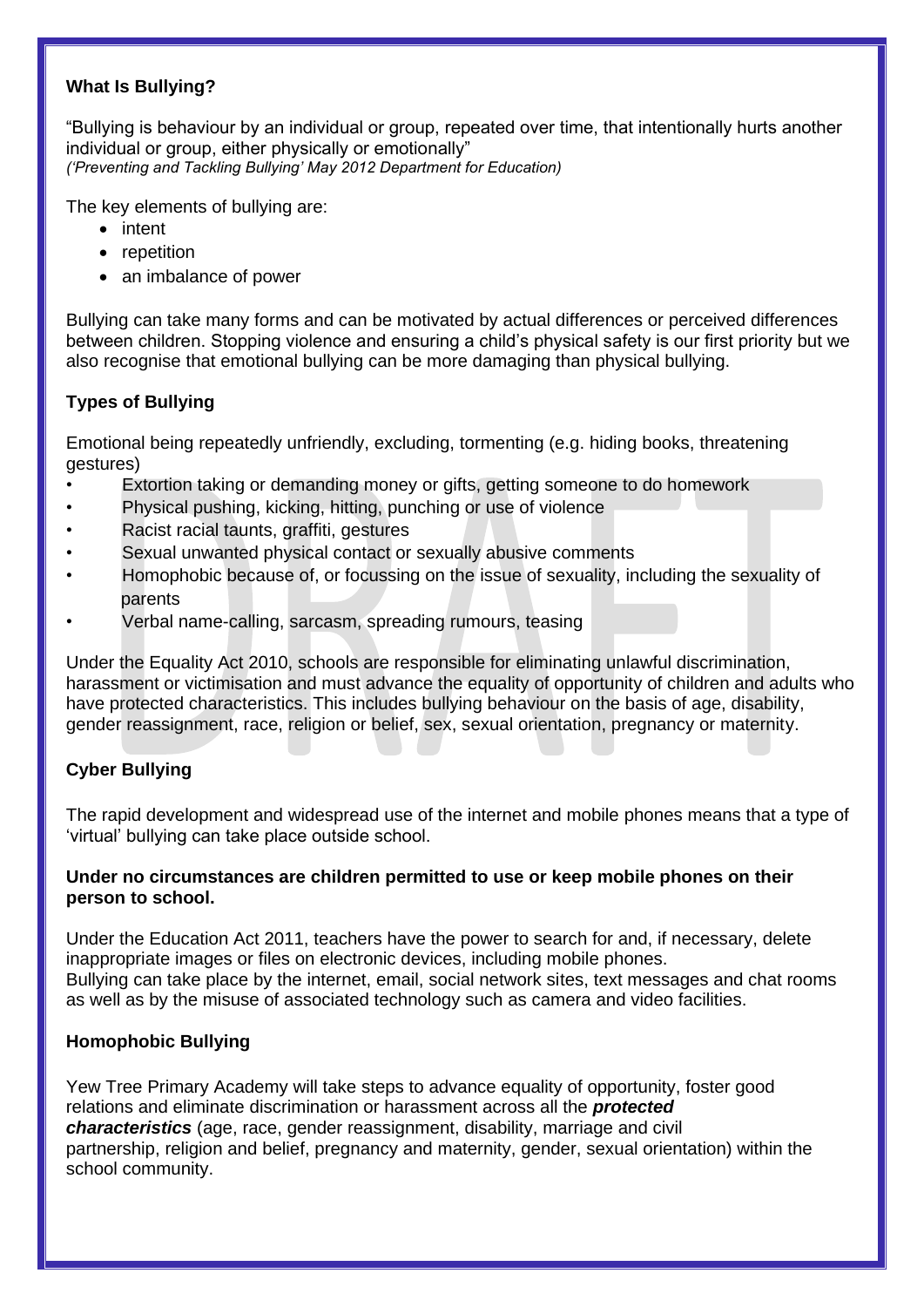Incidents of homophobic name calling are taken very seriously at Yew Tree Primary School and responded to in a similar way to other incidents. We recognise both indirect and direct forms of homophobic abuse e.g. 'your bag's gay' and direct homophobic abuse e.g. a boy is called a 'poof'.

It is illegal to discriminate against those who as lesbian, homosexual, or bisexual (2007 Equality Act. Under the Education and Inspections Act 2006), head teachers, with the advice and guidance of governors and the assistance of school staff, will identify and implement measures to promote good behaviour, respect for others, self discipline among pupils and to prevent all forms of bullying. This includes the prevention of homophobic bullying.

Staff are also protected under the Employment Equality (sexual orientation) Regulations 2003.

## **What does it look like?**

Homophobic bullying/name calling occurs when bullying motivated by a prejudice against lesbians, gay or bisexual people.

It can include spreading rumours that someone is gay, suggesting that something or someone is inferior and so they are 'gay' – for example "you're such a gay boy" or "that's gay".

Even when pupils may not know what the words mean, but use homophobic language against others, it is still a form of bullying/name calling.

We do not view homophobic name calling as "harmless banter". We recognise that if it is not challenged at primary school it is harder to address at secondary school.

If a pupil is not explicitly told that homophobic bullying is wrong they may think it is OK to do this.

#### **Responding to an Incident**

If we hear a child using homophobic language **we will address it**, using the school's behaviour policy and guided by our knowledge of the individual pupil's maturity and personal circumstances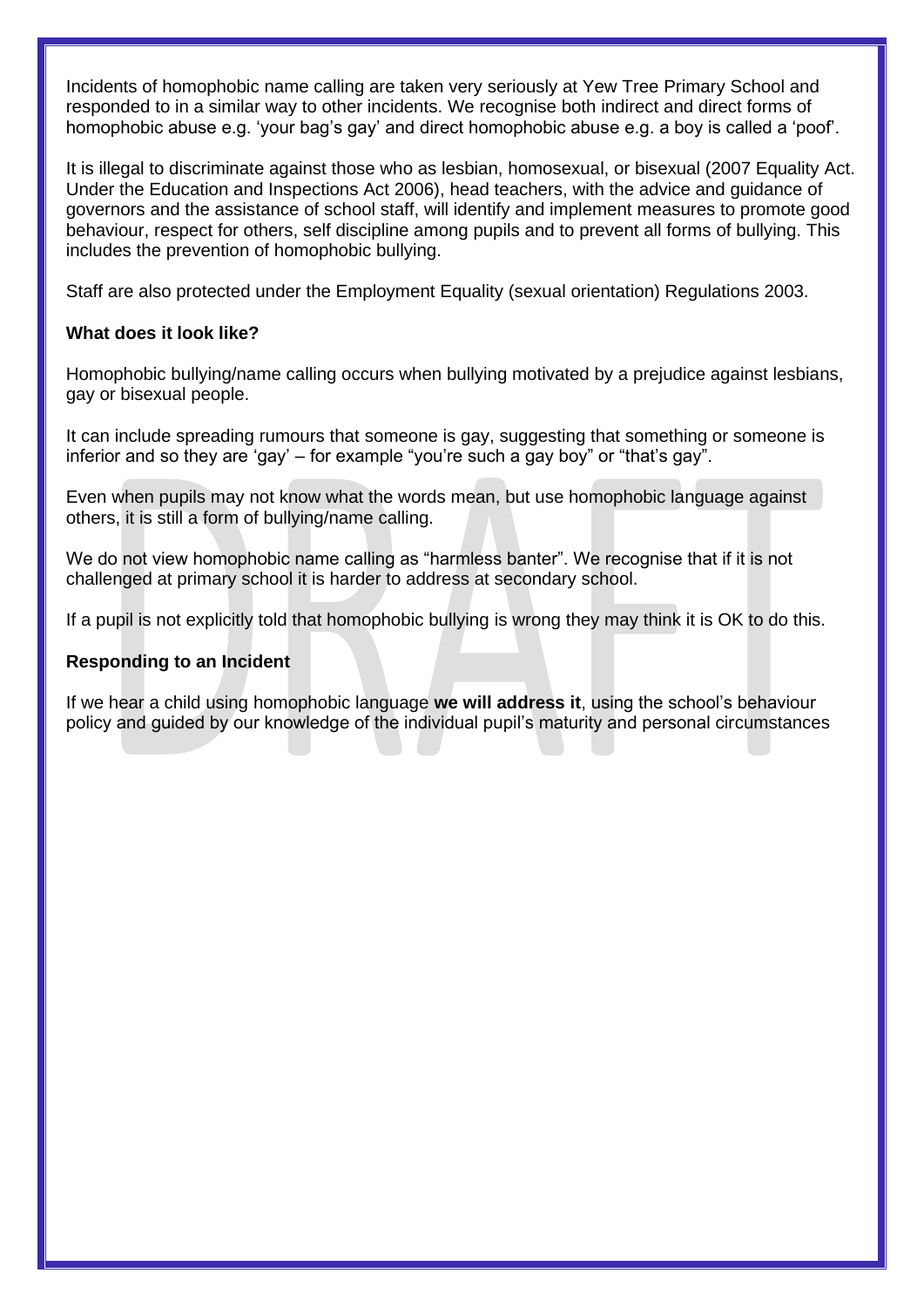# **Possible Signs and Symptoms of bullying.**

A child may indicate by signs or behaviour that he or she is being bullied. Adults should be aware of possible signs and that they should investigate if a child:

- is frightened of walking to or from school
- doesn't want to go on the school / public bus
- begs to be driven to school
- changes their usual routine
- is unwilling to go to school (school phobic)
- begins to truant
- becomes withdrawn anxious, or lacking in confidence
- starts stammering
- attempts or threatens suicide or runs away
- cries themselves to sleep at night or has nightmares
- feels ill in the morning
- begins to do poorly in school work
- comes home with clothes torn or books damaged
- has possessions which are damaged or " go missing"
- asks for money or starts stealing money (to pay bully)
- has dinner or other monies continually "lost"
- has unexplained cuts or bruises
- comes home starving (money / lunch has been stolen)
- becomes aggressive, disruptive or unreasonable
- is bullying other children or siblings
- stops eating
- is frightened to say what's wrong
- gives improbable excuses for any of the above
- is afraid to use the internet or mobile phone
- is nervous and jumpy when a cyber message is received

## **These signs and behaviours could indicate other problems, but bullying should be considered a possibility and should be investigated.**

# **Prevention of bullying**

The School has a toolkit of strategies which can be used to prevent and minimise incidents of bullying as well as to support those involved in bullying.

These strategies come within three categories:

- Whole School Strategies
- Classroom Strategies
- Playground Strategies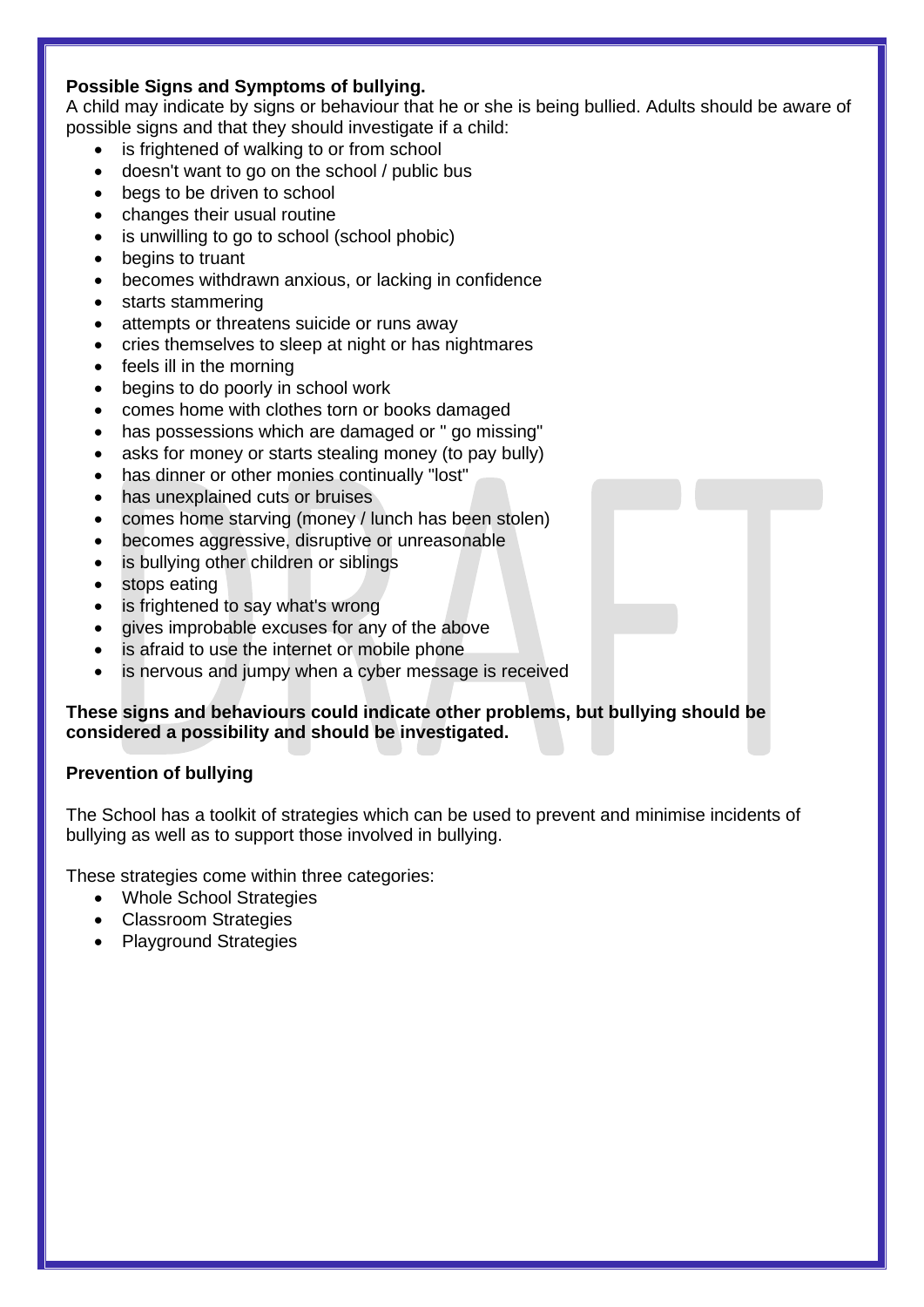#### **Whole School Strategies**

At Yew Tree there is a newly-developed behaviour policy based on the principles of restorative practise, which is enforced across the school by all staff and which includes a range of positive and negative consequences of behaviour choices.

There is also a culture of support for the development of children's social and emotional skills, with five key skills being assessed annually and support offered where skills are below average.

Across the school a number of approaches are used to tackle and prevent bullying. These include:

- Being a "telling" school, encouraging reporting of bullying through easy to report and accessible methods
- Anti-bulling displays in prominent areas and toilets, including "What to do if you think someone is being bullied" leaflets.
- Always listening and taking reports seriously
- Always investigating suspected incidents of bullying
- Consistent application of the school's behaviour policy
- Encouraging parent/carer involvement with an open door policy
- Use of assemblies to underpin a clear anti-bullying message
- School Council children's questionnaire to collect information on children's views about bullying, listen to and act upon the findings
- Learning Mentor teaching relaxation skills and peer massage through the Relax Kids
- Provision of small group support by Learning Mentor eg using SEAL or other targeted resources
- Annual 'Friendship Week' to coincide with Anti-bullying week to bring the issue into sharp focus

Signing of the Anti-Bullying charter by representatives of all classes, the Principal and the Chair of **Governors** 

# **Classroom Strategies**

Teachers must arrive at their classroom before the children and must not leave children alone.

Children must not be left alone to clear up the hall or other specialist rooms.

Teachers must escort their class to the playground and supervise them when they come into school and take care when allowing more than one child to visit the toilets at the same time. Class teachers must escort their children to the playgrounds at the end of the day and monitor their behaviour as they leave school.

Teachers use curriculum work to embed anti-bullying work through Personal, Social and Health Education (PSHE) and through the creative arts such as drama, film making and art displays.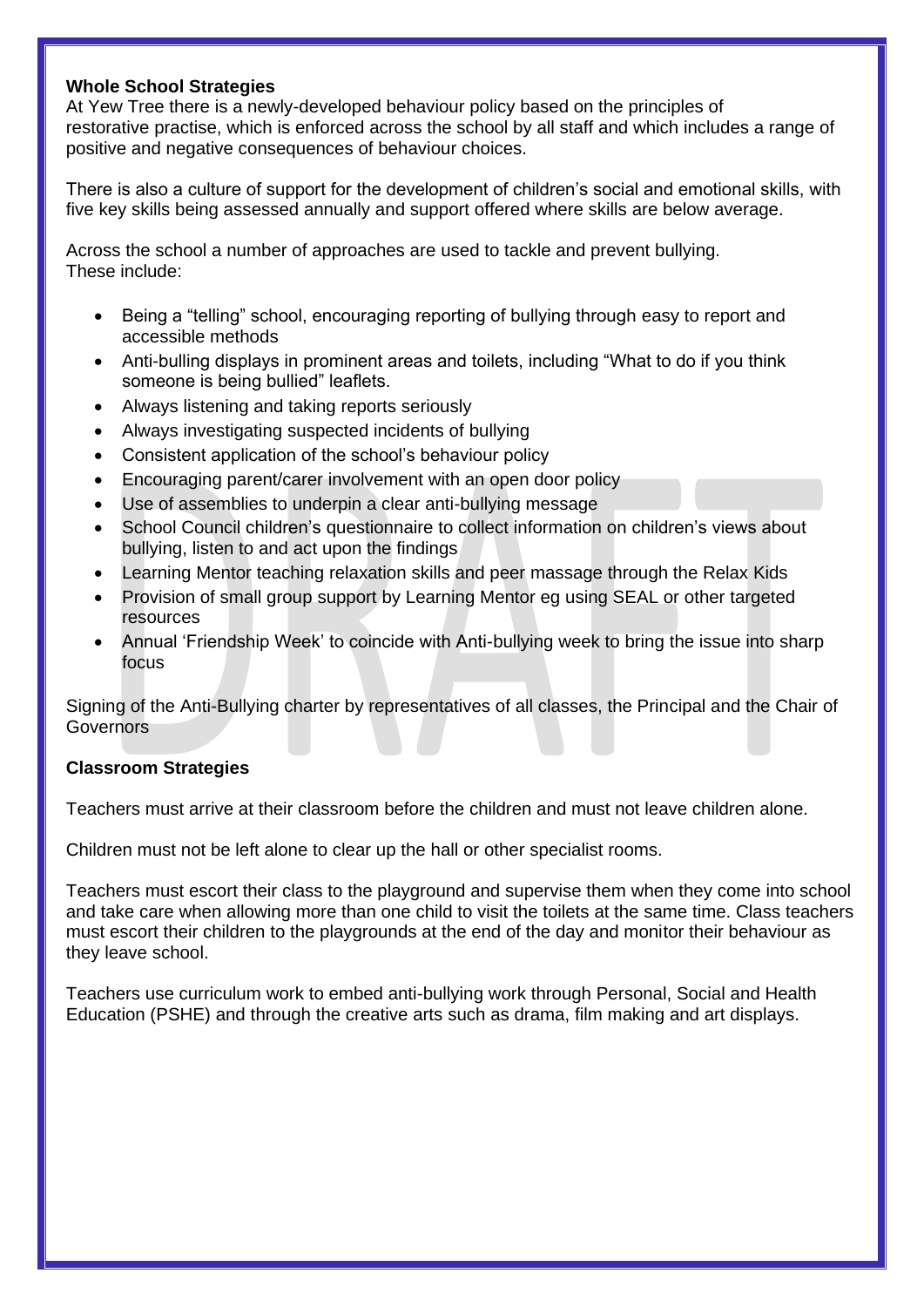# **Playtime and Lunchtime Strategies**

The school keeps under review the indoor and outdoor school environment to minimise areas where bullying may go undetected. Staff on supervision duty must be on time and vigilant, especially of potential 'blind spots' around the school building.

Staff rotas and positioning of staff during breaks and lunchtimes are made with the safety of children as a priority, including the prevention of bullying.

The Anti-bullying Policy, including the procedures to be followed if bullying is suspected or reported, is shared with lunchtime staff and training is given, including refresher training on an annual basis.

Children acting as prefects are carefully chosen, trained and closely supervised. They can be in a prime position to notice bullying but as they are in a position of privilege, they may also be in a position to engage in bullying behaviour.

Play Leaders work alongside lunchtime staff and act as friends to other children, they are often the 'eyes and ears' of the lunchtime staff and report any concerns to adults.

A playground charter with clear playground rules is developed in consultation with the children, parents and School Council.

# **What to do if bullying happens**

Children, parents or staff should report a suspected incident of bullying to the class teacher immediately. In addition, the Principal or any member of the school's leadership team is willing to discuss a bullying concern with a child, member of staff or parent.

#### **What the school does:**

- The school takes all reports of bullying seriously and all reports will be investigated thoroughly and the Principal informed.
- Those engaging in bullying behaviour and those who are the target of that behaviour, are interviewed separately, **never together.**
- During the investigation, information will be obtained from those directly involved in the incident as well as those who witnessed the incident.
- The school will keep a written record of the incident, investigation and outcomes.
- If the allegation is of bullying behaviour by a member of staff, the Principal must be informed.
- The Principal will impose sanctions which will vary according to the seriousness of the incident. See below for details of possible sanctions
- In serious cases, parents are informed and are asked to come in to a meeting to discuss the issue.
- If necessary and appropriate, the police will be consulted. Under the Children Act 1989 if there is reasonable cause to suspect a child is suffering or is likely to suffer significant harm, then the matter will be reported to the police.
- If appropriate, the school can report its concerns to the Knowsley Social Care Team.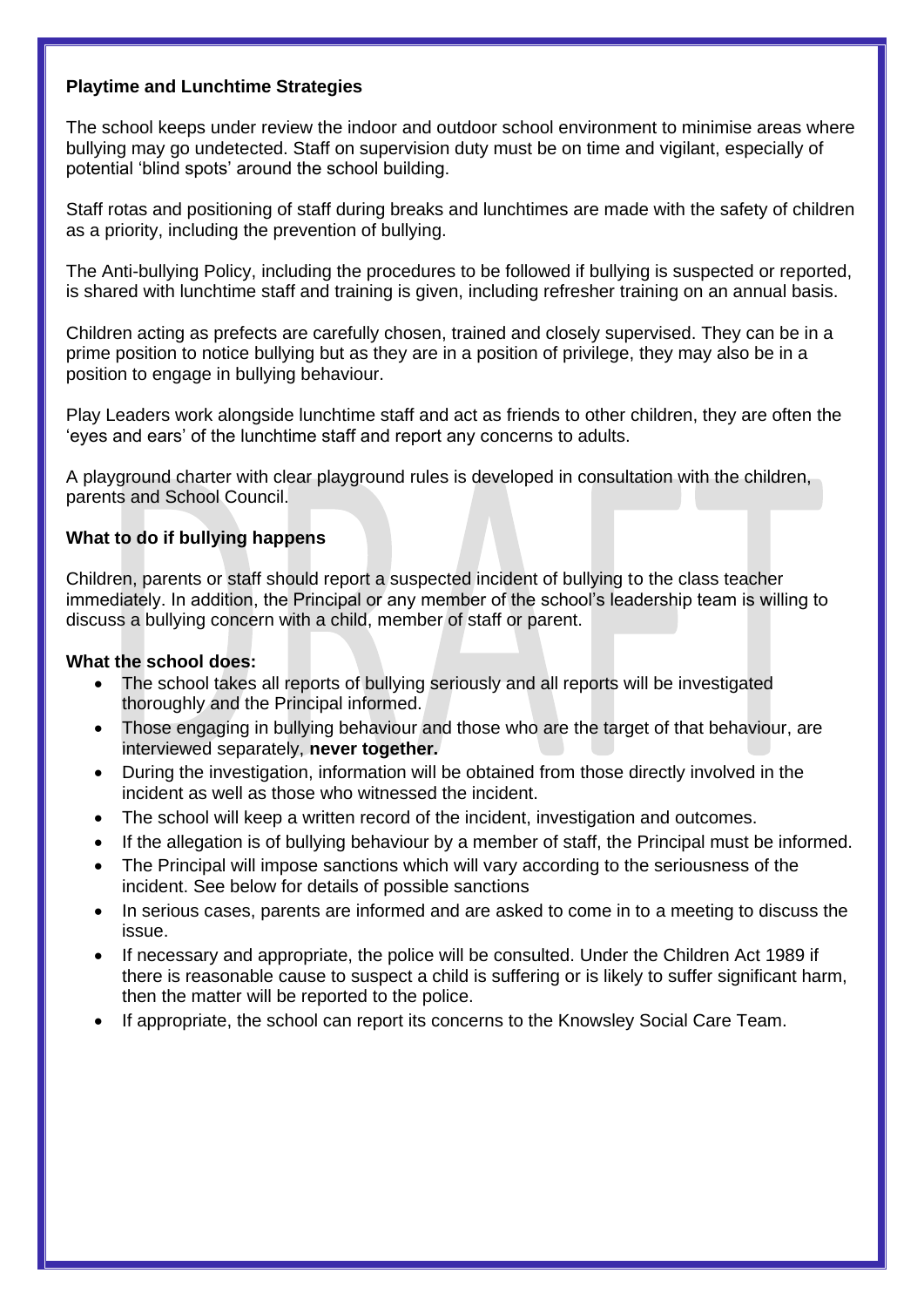**Reporting and Investigation Procedure** - If a member of staff becomes aware of a potential bullying incident, either through observation or a report from a child then the following procedure should be followed:

- Remain calm, separate the target and the suspected bully.
- Offer reassurance and let the child know you are listening.
- Confirm that something positive will happen and you will help to put a stop to the unacceptable behaviour
- Explain that the matter will be investigated by the Principal or Assistant Principal or other Senior Leader in the school who will report back to the child.
- Make a note of the incident and any interviews with children and pass to the Deputy Principal, Principal or other senior member of staff who is investigating
- The person investigating will interview all the children involved and may take immediate action as a precautionary measure whilst the investigation is taking place
- If it is determined that bullying has taken place, the Principal will take appropriate action as detailed below.
- Records are kept of all incidents and outcomes.

# **Action in Response to Bullying**

Principals are able to discipline children for any poor behaviour, including bullying, whether that behaviour occurs in school or when the child is not on school premises or under the lawful control of school staff.

Where bullying has been found to have taken place, disciplinary action is taken and the action taken will vary according to the severity of the bullying. The sanctions applied also take into account any special educational needs or disabilities that a child may have as well as taking into account the needs of vulnerable children.

The Principal also considers the motivation behind the bullying behaviour and whether this reveals any concerns for the safety of the child engaging in bullying behaviour. Where this is the case, the child engaging in bullying behaviour may also need, and be offered, support.

# **Responses to the target of the bullying behaviour**

Reassurance is offered to the child and a clear explanation of what is going to happen is given to the child and parents.

Support is offered to the target of the bullying behaviour which can include:

- the Learning Mentor or other member of staff will check how the target child is doing on a regular basis in the days and weeks following the incident. The child is also encouraged to seek help and support at any time s/he feels it is needed
- peer support
- the development of alternative friendship groups
- provision of assertiveness training (Kidscape's ZAP Programme)
- group support or individual support from the Learning Mentor or other support staff
- Circle of Friends group work to build relationships around a vulnerable child
- provision of a safe haven for a child through attendance at lunchtime clubs or giving lunchtime responsibilities, time in the Calm Room or Star Room, both of which are dedicated calm and relaxing areas.

The school understands the need to ensure the child fees safe, but, at the same time will ensure that the child develops a sense that he/she feels empowered to help themselves thrpugh the support offered.